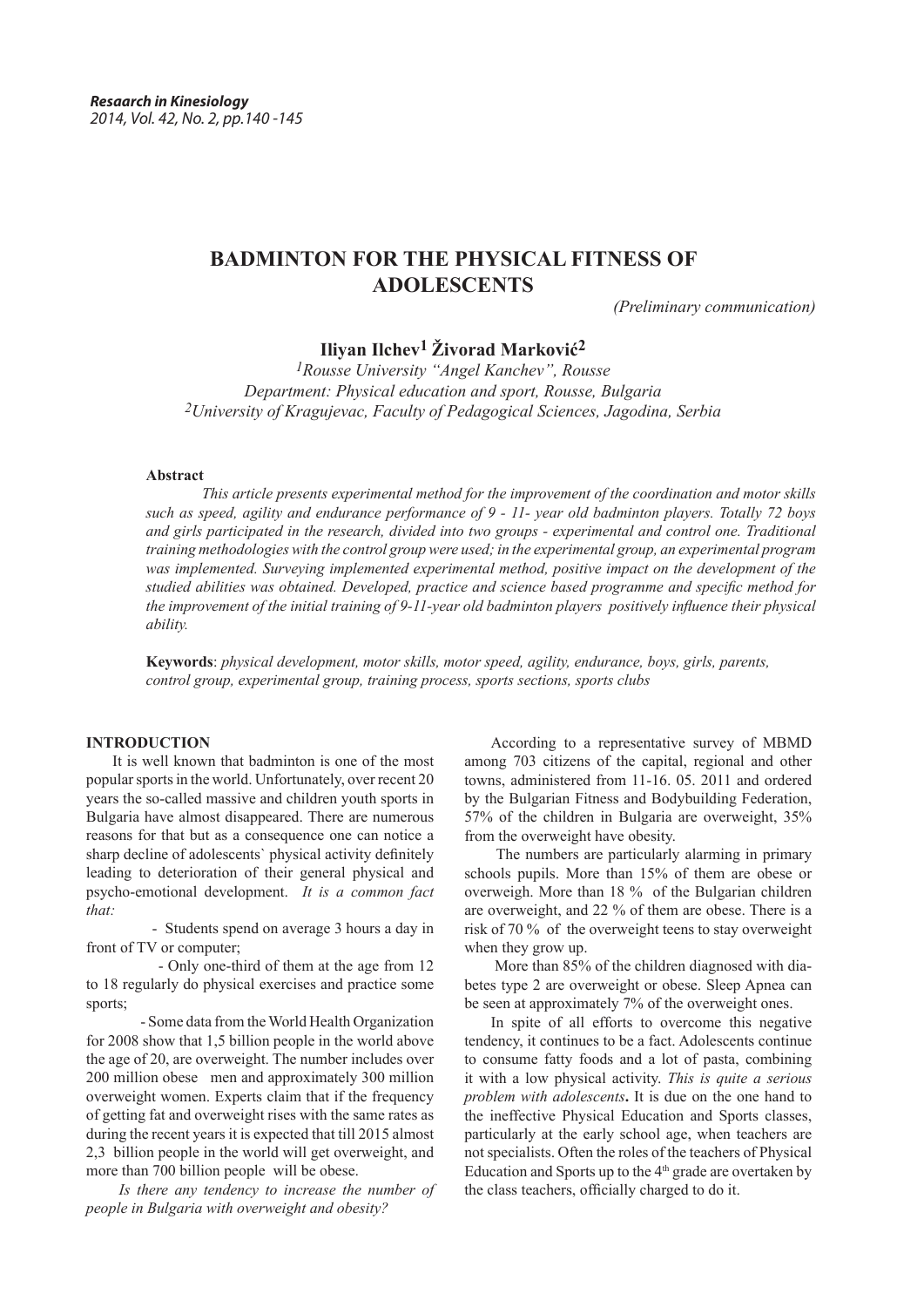#### **EXPOSITION**

Year in year out students move less and do fewer sports. Their physical activity is low. *Why?*Unfortunately, the observations of pediatricians and teachers, the questionnaires show that *because of the lack of physical activity a generation of ill and uncommunicative people grow.* A lot of research (Ilieva (Илиева, 2009; Simeonov (Симеонов) & Momchilova (Момчилова), 2008; Ilchev (Илчев), 2006a) prove that movement is necessary for children to develop properly**.** Moreover, exercises and games ensure happy experiences.

Participation in various kinds of physical activities sharply reduces the risk of diseases and improves school results. It is important for the physical activity to become a part of the student`s daily life. The research of I. Ilchev (2006b, 2009 г.) shows that if sport activities are a priority they will provide strong basis for a healthy life.

Parents play an important role in providing the participation of pupils in an active motor activity.

It is necessary to:

- *Carry out a conversation* with a pediatrician. He could help the student to realize why the motor activity is important and to offer him appropriate sport ;

- *Choose a funny sport* the child would enjoy. The more he enjoys the movements and the game, the better motivation he would get to continue training;

- *Plan* in advance the number of trainings, time and space for them;

- *Ensure* safe environment, suitable and comfortable equipment.

- Parents are a *role model.* Students who regularly see their parents do some sports are more inclined to follow their example.

- *Reduce* the time for watching TV and using the computer. It is recommended not more than 1 - 2 hours a day in front of the screen.

- *Preparation of homework,* lessons and other school activities should be carried out at a certain time without overdoing the requirements.

#### *Badminton for children – why and when?*

 *As I have already pointed out in some of my other articles about badminton*, I.Ilchev (2006a), this is a sport which develops to a great exten a harmonious skeleton and muscular apparatus of children, helps form an excellent figure, supports their right development. Foremost, children do what they like thus arousing their love towards sports.

*Why is sport so important for the adolescents, why should they play badminton and what are the advantages for their physical and mental health*?

*1. Avoiding* immobilization and various illnesses (poor eyesight, weight, spinal problems and unbalanced posture, muscle weakness and slow reflexes) etc.

*2.* Each badminton exercise *positively influences general physical training.* Playing badminton engages all body muscles, and the distribution of load, considering its capacity and intensity, is not difficult and could be balanced. The cardiovascular system works in a special regime. It positively influences proper development of bones, as well as the prophylaxis, treatment and rehabilitation of the spinal diseases.

*3. The character changes* - Moral and volitional qualities are educated: industry, persistence, perseverance, courage, etc. Children acquire skills for coping with difficulties by themselves in strange (extreme) situations in real life.

*4. Children develop* communication skills in a normal offline environment, which positively influences the trainees for a long period of time. Socializing, finding new friends, positive emotional experiences, getting new interests are important for their personal development. Their skills for team work are purposely developed; their personality is formed individually. Badminton helps children establish new social contacts, make friends and strong relationship with adults – represented by the coach.

*5. It develops* coordination of movements, *spatial orientation,* equilibrium resistance and basic physical qualities (speed, endurance, strength, resilience, agility).

*6. It improves* the mental qualities of the adolescents – logical and combinative thinking. Concentration of attention rises.

*7. Plays in the open ensure* a direct contact with Nature and fresh air. Their health strengthens up.

*8. Students have the ability to* achieve success, to invest their efforts and emotions in something constructive, which could have a result – if not winning cups and medals, at least obtaining a good physical training.

*9.*Their desire for victory *rises* and they strive to do their best.

10. It helps their self-esteem enhancement and keeps away the problems with overweight. They enlarge their imagination and creativity. Specific movements while playing various shuttlecocks in defense and attack with their techniques assist relaxation of mind, assure active, healthy and peaceful life.

*11. Badminton assists* the prevention of stress. Busy way of life, full of academic pressure, difficult homeworks, video and computer games overload the every day life of the trainees. Badminton teaches them to cope well with the challenges of life.

*12. Game encourages* their positive attitude, self-awareness and better expression. Those, who train badminton acquire better self-assurance, better selfconfidence. When doing specific elements of the game technique, they control better their body and feel comfortable.

Special game exercises (quick reaction on a signal, shuttlecocking in different directions, various shuttlecocks, etc.) keep heart and lungs healthy, hold the body tone, enhance resilience and strength, protect children from overweight problems. They enable children's physical activity.

It *is better to start* enrollment for *badminton training at the age of 6 - 7.* This age is optimal for initial training as the child can judge for himself how to do a given exercise, what result he would get in case he does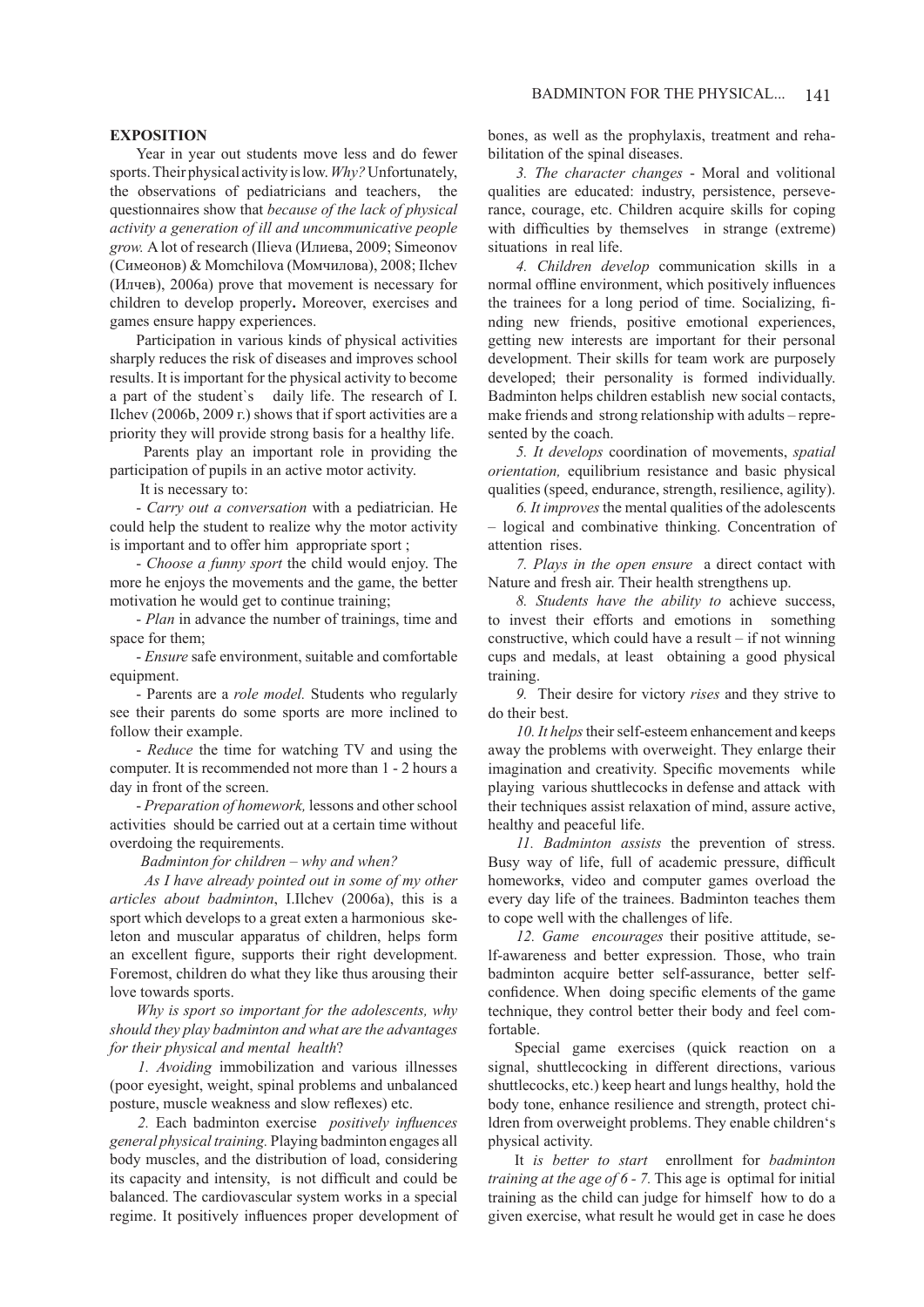# 142 *I. Ilchev & Ž. Marković*

it one way or the other. As with all other sports, badminton requires certain regime and perseverance.

The earlier the training process starts the better and the success is more likely to be achieved. Students taught at sports sections or clubs are more independent, organized, better manage their schooling in comparison to those spending their leisure time at home or in the street. They observe work mode, rest, sleep and selfcontrol.

Improvement of the initial badminton training of adolescents is in close connection to and dependence on the proper choice of means, methods and the organization of school-training process. Apart from proven effective training methods, newer and more contemporary training approaches have been used for the improvement of the initial badminton training for boys and girls 9 to 11 years old.

It is necessary to bear in mind that to achieve good results, in the beginning, trainings are conducted twicethree times a week. Moreover, the exercises are targeted and not always interesting and funny. Chassis and moderate strength training are common and necessary elements of the training process.

The benefits for the child's health will be greater, if the adolescent likes the activities and he trains willingly. That is why his physical as well as psycho-emotional state should be observed. The most important for the child is to have pleasure and to show interest in the activities. Enrolling the child for badminton, especially in a sports club, one should realize that he can get a lot.

Table 1 represents the content and number of training activities of pupils 9 to 11 years old.

Loading in childrens' badminton should correspond to the abilities and psychological predisposition of the trainees. That is why not all pupils can be taught to play well, or even to become excellent sportsmen. The most important is to consider properly child's individual abilities and interests. Then each activity will be in his use and will develop his abilities more harmoniously. **It is important to** jump and run, to develop physically and intellectually.

 *Best specific badminton trainings for pupils from primary schools,* influencing positively their physical capability are listed in (Table 2).

#### **METHODS**

The research was conducted in the city of Ruse in 2006 - 2007. Totally 72 boys and girls participated, divided into two groups - experimental  $-36$ , (E gr) and control - 36 (C gr). Traditional methodologies of training were used *in the Control group. Specific priorities in the experimental programme were:*

1. Purposeful training for complex development of coordination and motor skills of the trainees;

|                                                |      | <b>Number of training</b><br>sessions |                   |     |                         |                   | Number of<br>activities          |                          |                   |
|------------------------------------------------|------|---------------------------------------|-------------------|-----|-------------------------|-------------------|----------------------------------|--------------------------|-------------------|
| Content                                        | 9 y. | Weekly<br>10y.                        | 11 <sub>y</sub> . | 9y. | <b>Annually</b><br>10y. | 11 <sub>y</sub> . | 9 y.                             | 10 y.                    | 11 y.             |
|                                                |      |                                       |                   |     |                         |                   |                                  |                          |                   |
| I. General-preparatory exercises               | 3    | 3                                     | 3                 | 110 | 115                     | 120               |                                  |                          |                   |
| 1. For space orientation                       |      |                                       |                   |     |                         |                   | $\overline{c}$<br>$\overline{c}$ | 2<br>$\overline{2}$      | 1<br>$\mathbf{1}$ |
| 2. For accuracy of movements                   |      |                                       |                   |     |                         |                   | $\overline{c}$                   | $\overline{2}$           | $\mathbf{1}$      |
| 3. For speed of motor response<br>4. For skill |      |                                       |                   |     |                         |                   | 3                                | $\mathfrak{D}$           | $\overline{2}$    |
|                                                |      |                                       |                   |     |                         |                   |                                  |                          |                   |
| II. Special-preparatory exercises -            |      |                                       |                   |     |                         |                   |                                  |                          |                   |
| simulation with and without equipment          | 3    | 3                                     | 3                 | 110 | 115                     | 120               |                                  |                          |                   |
| 1. Exercises for mastering the technique       |      |                                       |                   |     |                         |                   | 2                                | 2                        | 1                 |
| of holding the racket                          |      |                                       |                   |     |                         |                   | 4                                | $\overline{\mathcal{L}}$ | $\mathfrak{D}$    |
| 2. Shuttlecock exersices                       |      |                                       |                   |     |                         |                   |                                  |                          |                   |
| 3. Exercises for mastering the art of          |      |                                       |                   |     |                         |                   | 3                                | 2                        | 1                 |
| movement in court                              |      |                                       |                   |     |                         |                   | 4                                | 3                        | $\overline{2}$    |
| III. Sports-preparatory games, relay games,    |      |                                       |                   |     |                         |                   |                                  |                          |                   |
| ports games                                    | 3    | 3                                     | 3                 | 110 | 115                     | 120               |                                  |                          |                   |
| IV. Exercises for mastering the                |      |                                       |                   |     |                         |                   |                                  |                          |                   |
| technique of the sports game badminton         | 3    | 3                                     | 3                 | 110 | 115                     | 120               |                                  |                          |                   |
| 1. Racket skills (grips, forehands and         |      |                                       |                   |     |                         |                   | $\overline{4}$                   | 5                        | 6                 |
| backhands hits)                                |      |                                       |                   |     |                         |                   |                                  |                          |                   |
| 2. Movement in court                           |      |                                       |                   |     |                         |                   | 4                                | 3                        | 2                 |
| 3. Sports-preparatory games, relay games,      |      |                                       |                   |     |                         |                   | 6                                | 5                        | 5                 |
| sports games                                   |      |                                       |                   |     |                         |                   |                                  |                          |                   |
| V. Mastering the training technique:           |      |                                       |                   |     |                         |                   |                                  |                          |                   |
| with the racket, shuttlecock,                  | 3    | 3                                     | 3                 | 110 | 115                     | 120               | 3                                | $\overline{4}$           | 5                 |
| movement in court                              |      |                                       |                   |     |                         |                   |                                  |                          |                   |
| VI. Mastering some tactical actions            |      |                                       |                   |     |                         |                   |                                  |                          |                   |
|                                                | 3    | 3                                     | 3                 | 110 | 115                     | 120               | $\overline{2}$                   | 2                        | 3                 |
| <b>Total</b>                                   | 18   | 18                                    | 18                | 110 | 115                     | 120               | 41                               | 37                       | 32                |
|                                                |      |                                       |                   |     |                         |                   |                                  |                          |                   |

|  |  |  | Table 1. Content and total number of training sessions |
|--|--|--|--------------------------------------------------------|
|  |  |  |                                                        |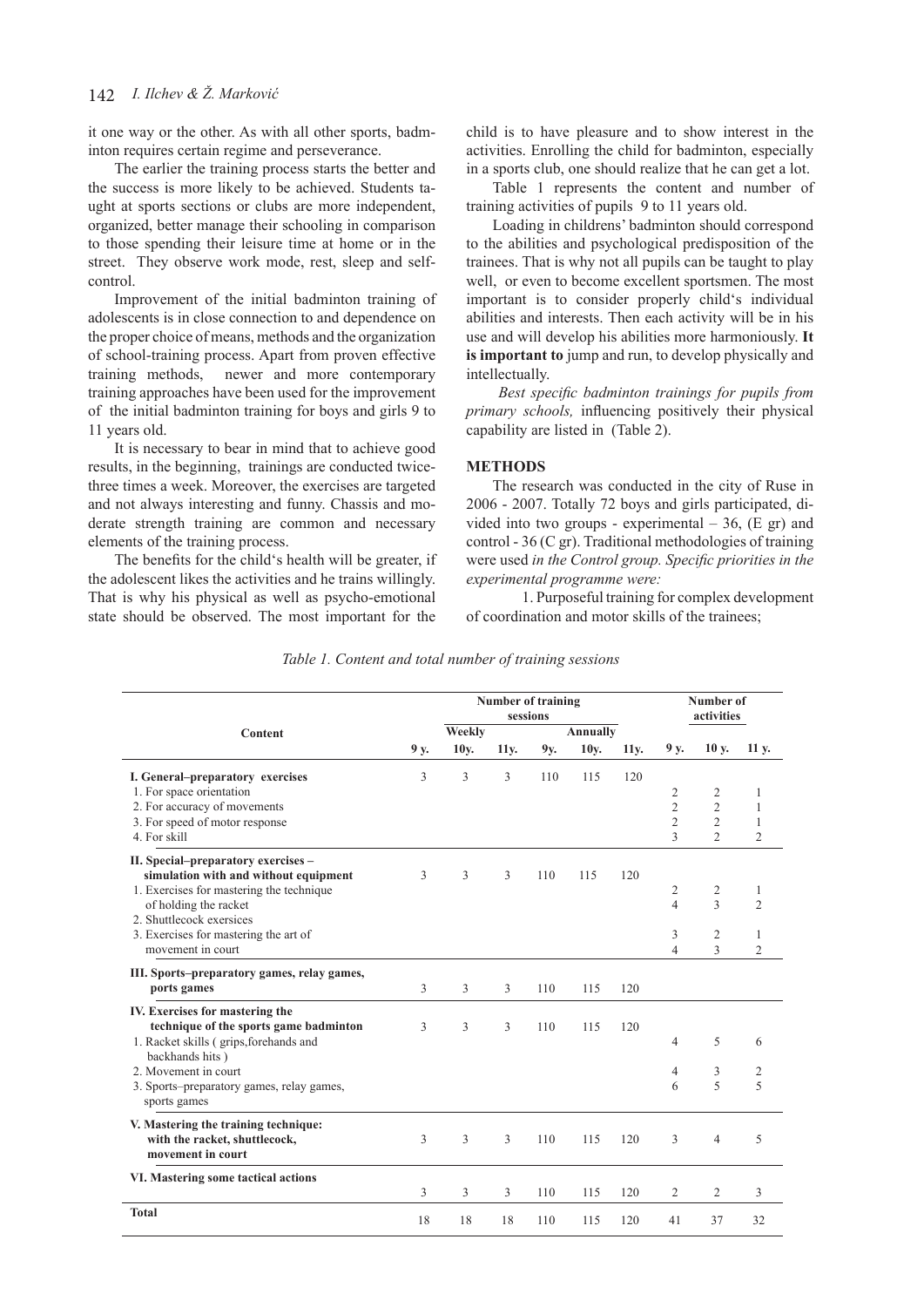| $N_2$ | <b>Technical</b><br>elements   | <b>School-training content</b>                                                                                                                                  | <b>Time</b>                           | <b>Methodological guidelines</b>                                                                                                                                                                                                                                                                                                                                                            |
|-------|--------------------------------|-----------------------------------------------------------------------------------------------------------------------------------------------------------------|---------------------------------------|---------------------------------------------------------------------------------------------------------------------------------------------------------------------------------------------------------------------------------------------------------------------------------------------------------------------------------------------------------------------------------------------|
| 1.    | Grip                           | 1. Technique of correct grip<br>2. Implementation of mild strokes<br>with racket By the wrist (overhead<br>and sideways) upright posture with<br>parted legs.   | $10 \text{ min}$<br>3 min             | Trainer's demonstration and explanation about<br>the technique and the importance of proper<br>adoption of correct grip.<br>The necessity of correct grip is explained.<br>Body upright, the hand is raised, slightly flexed                                                                                                                                                                |
|       |                                | 3. Implementation of mild strokes with<br>racket by the wrist (overhead and<br>sideways), combined with walking.                                                | 3 min                                 | at the elbow joint on swings overhead. With<br>sideways swings the arm is stretched horizontally.<br>Body upright, gaze is directed forward.                                                                                                                                                                                                                                                |
|       |                                | 4. Juggling with a shuttlecock in place<br>with the front side of the racket.                                                                                   | 3 min                                 | Body upright, eyes follow the shuttlecock.<br>The correct grip is observed. The shuttlecock                                                                                                                                                                                                                                                                                                 |
|       |                                | 5. Juggling with a shuttlecock in place<br>with the front and back side of the<br>racket.                                                                       | 3 min                                 | is slightly hit. Body upright, eyes follow the<br>shuttlecock. Correct grip is required.                                                                                                                                                                                                                                                                                                    |
| 2.    | <b>Tee</b><br><i>(service)</i> | 1. Tee techique                                                                                                                                                 | $10 \text{ min}$                      | Trainer's demonstration and explanation of<br>the proper technique for the implementation of                                                                                                                                                                                                                                                                                                |
|       |                                | 2. Training tees with the help of the<br>coach, starting position-upright<br>posture with parted legs.                                                          | 5 min                                 | the tee. The most important moments from the<br>implementation of the tee are explained. The<br>coach sticks striking hand and the hand with<br>the shuttlecock, indicating the time to place the                                                                                                                                                                                           |
|       |                                | 3. Training servings against a wall,<br>ST-upright posture with parted<br>legs.                                                                                 | $10 \text{ min}$                      | shuttlecock and the time to strike the falling<br>shuttlecock. First the shuttlecock is released,<br>then the racket is navigated to hit. Each player<br>faces the wall (several metres aside) and seves<br>at a point on the ceiling or high in the wall. The<br>correct grip is observed, the shuttlecock should be<br>hit underneath and legs should not be separated<br>from the floor. |
| 3.    | <b>Stroke</b><br>(forehand)    | 1. Technique of the basic stroke in<br>badminton                                                                                                                | $10 \text{ min}$                      | Technique of movement in court for the<br>implementation of the basic stroke in badminton.                                                                                                                                                                                                                                                                                                  |
|       | top                            | 2. Simulation implementation of<br>stroke, ST with parted legs square<br>the net.                                                                               | 20 times                              | The demonstration should be technically correct<br>and visual for the trainees.<br>The body is squre the net, parted legs- width<br>shoulders, the racket is released behind the back<br>and elbow pointing up, the other hand is raised                                                                                                                                                    |
|       |                                | 3. Implementation of strokes at<br>shuttlecocks bound to a certain<br>height, ST parted legs                                                                    | 20 times                              | forward and upward, gaze is forward and upward.<br>There is implimentation of a stroke at imaginary<br>shuttlecock, while striking, bouncing back and<br>the body rotates at 180°. Gaze is towards the                                                                                                                                                                                      |
|       |                                | 4. "Multi shuttle"                                                                                                                                              | 3 series<br>x 10<br>shuttle-<br>cocks | shuttlecock, body rotates when striking, correct<br>grip is observed.<br>Quick serve of shuttlecocks in various directions<br>by coach or partner.                                                                                                                                                                                                                                          |
| 4.    | <b>Movement</b><br>in court    | 1. Technique of movement in court                                                                                                                               | $10 \text{ min}$                      | Trainer's demonstration and explanation of the<br>proper technique for movement in court.                                                                                                                                                                                                                                                                                                   |
|       |                                | 2. Implementation of movement<br>"back forward" in court with the<br>help of the coach.                                                                         | $10 \text{ min}$                      | Demonstration should be technically correct and<br>visual for the trainees.<br>Shuttlecock should be raised, trainees run                                                                                                                                                                                                                                                                   |
|       |                                | 3. Implementation of movement<br>"back forward" combined with<br>strike at the shuttlecock from the<br>back line and touching the net<br>forward by the racket. | 3 series<br>x 10<br>reps              | forward, with normal paces, and backward side,<br>shuttlecock is behind the back in a position for<br>stroke. Net is reached by the leg homonymous<br>to the striking arm, while the arm with the<br>shuttlecock is stretched and slightly touches the                                                                                                                                      |
|       |                                | 4. Implementation of movement in<br>court in the four corners with the<br>help of the coach.                                                                    | $10 \text{ min}$                      | net.<br>During movement racket should be raised.<br>Correct movement of legs is observed.<br>Before reaching each corner trainees obligatory<br>passes the centre of the court, as for the movement<br>backwards, the body prepares for the back strike.                                                                                                                                    |

 *Table 2. Sample general-preparatory and special-preparatory exercises for 9-year old badminton players*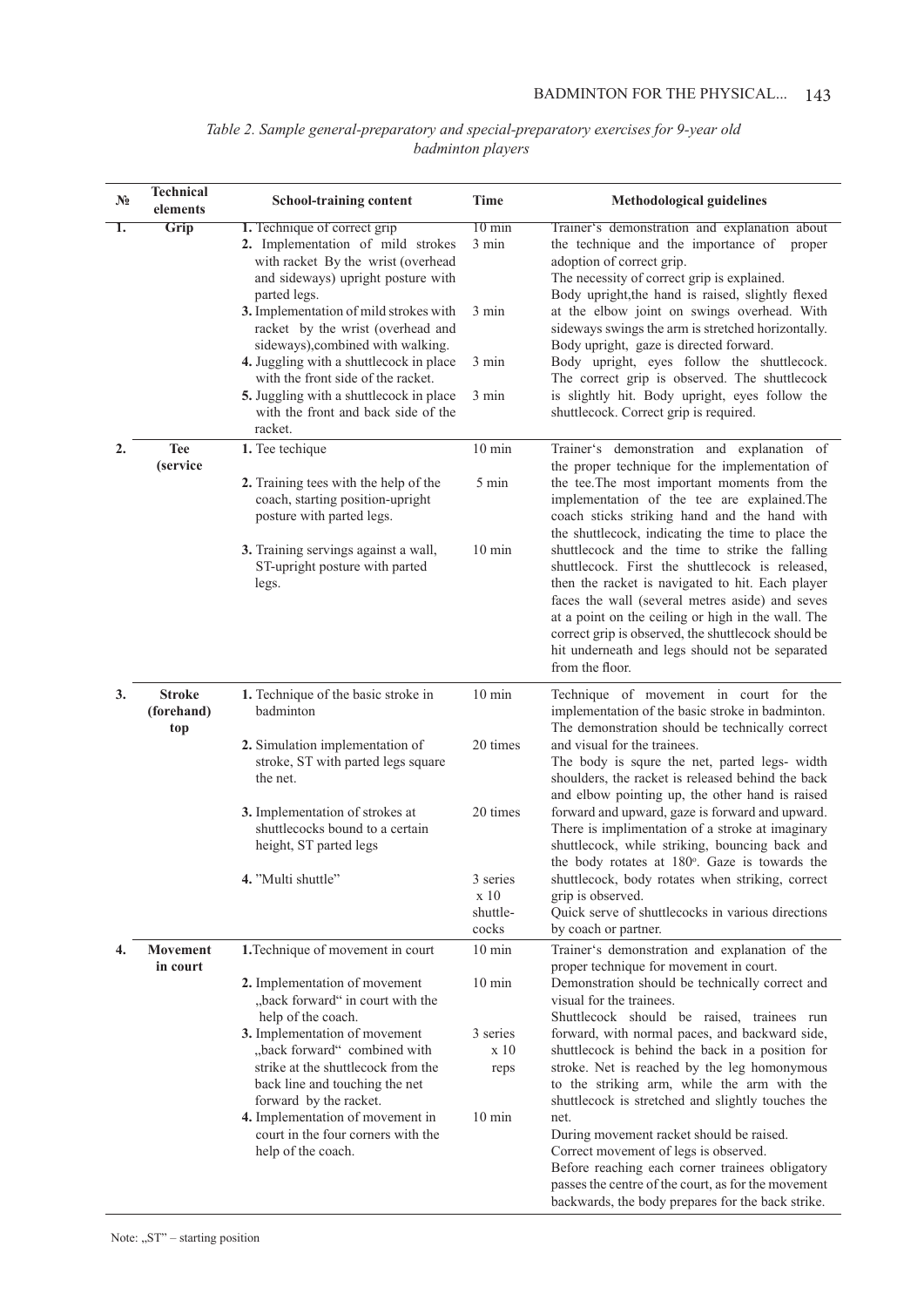# 144 *I. Ilchev & Ž. Marković*

2. A variety of tools for technically correct assimilation of the elements of badminton and development of basic tactical skills;

3. Regulation and self-regulation of mental conditions of young badminton players

4. Implementation of effective learning approaches;

5. Development of volitional attention;

6. Rational ratio of the number of developed sets of exercises and load for each cycle and age;

7. Implementation of "Multi shuttle" method, trainings of the type "Triangle" and "Quadrangle", etc.

Giving knowledge of terminology and game rules accompanies continuously the whole period of training.

# **RESULT AND DUSUSSION How does badminton influence physical fitness of pupils from 9 to 11 years old**

*1. It can be seen in Table 3* that *the speed of* boys and girls from Е gr. lends to intensive development. This can be explained, as there are specially targeted exercises, used during training sessions.

This fact is supported by the existing favourable biological conditions for the relative increase in speed, namely relatively easy conversion of conditioned reflex connections and the high plasticity of the central nervous system of adolescents. The work of developing this ability is in accordance with individual morpho functionality of the young badminton players.

# *2. The better effect in Е gr stands out also with the ability for endurance in Table 4*

## *Table 3. Comparative terminal data studying the speed of 9 - 11-year old badminton players, " Running 50 m", (sec).*

|     | <b>Boys</b> |          | <b>Girls</b> |          |  |
|-----|-------------|----------|--------------|----------|--|
| Age | E. group    | K. group | E. group     | K. group |  |
| 9   | 892         | 11,38    | 10.73        | 11.93    |  |
| 10  | 9.54        | 10.00    | 9 1 7        | 10.55    |  |
| 11  | 7 7 8       | 7.60     | 7.83         | 10.02    |  |

*Table 4. Comparative terminal data studying the endurance of 9 - 11- year old badminton players, " Running 300 m", (sec).*

|     |          | <b>Boys</b> | <b>Girls</b> |          |  |
|-----|----------|-------------|--------------|----------|--|
| Age | E. group | K. group    | E. group     | K. group |  |
| 9   | 104.28   | 107.15      | 111.20       | 114.88   |  |
| 10  | 89 92    | 92.82       | 9748         | 98.77    |  |
| 11  | 83 21    | 85.85       | 96.38        | 101.93   |  |

*Table 5. Comparative terminal data studying the agility of 9 - 11- year old badminton players, "Throwing and catching a ball reflected from uneven surface at a distance of 2,5 m", (sec).*

|     |          | <b>Boys</b> | <b>Girls</b> |          |  |
|-----|----------|-------------|--------------|----------|--|
| Age | E. group | K. group    | E. group     | K. group |  |
| 9   | 21.41    | 22.71       | 23.41        | 24 91    |  |
| 10  | 18.53    | 18.70       | 23.53        | 24.18    |  |
| 11  | 13.35    | 15.28       | 19.03        | 21.18    |  |

Endurance lies in the basis of physical training of young sportsmen with all kinds of sport. But in badminton it plays an extremely important role to achieve a better result in the game.

It can be seen from the data above that the experimental method influences to a great exten positively the development of the studied ability. The improved control over implemented motor actions has facilitated it.

# *3. The final data from the study of agility are depicted graphically in Table 5.*

It is evident from the obtained data that the positive influence which experimental method has over observed pupils from Е gr. is great. Agility as a moving quality lies in the basis of best sports achievements in all sports games. In badminton it occurs most of all. The combination of movement, holding the racket and correct execution of strokes needs well developed coordination abilities, which lie in the basis of agility.There are similar data for flexibility.

## **CONCLUSION**

Developed, practice and science based programme and specific method for the improvement of the initial training of 9-11-year old badminton players positively influence their physical ability.

#### **REFERENCES**

- Илиева, И. (2009). Баскетболът за подобряване на общата физическа подготовка на учениците от четвърти клас. [Basketball to improve the overall physical fitness of students in fourth grade. In Bulgarian.] *Сборник, Научни трудове на РУ, т. 48, с. 8.2,* (стр. 103-106). Русе: Център при Русенски университет.
- Илчев, И. (2006а). Влияние на бадминтона върху развитието на физическото качество гъвкавост при 11 годишни ученици. В: Подготовката на учители и социални педагози в навечерието на европейската интеграция. [Influence of badminton on the development of physical quality flexibility in 11 year olds. In Bulgarian.] *Сборник, Четвъртата есенна научна конференция на Факултета по начална и предучилищна педагогика, Китен, 2006, "Подготовката на учители и социални педагози в навечерието на европейската интеграция"*  ( стр. 772-777). София: Факултета по начална и предучилищна педагогика.

Илчев, И. (200b). Влияние на бадминтона върху развитието